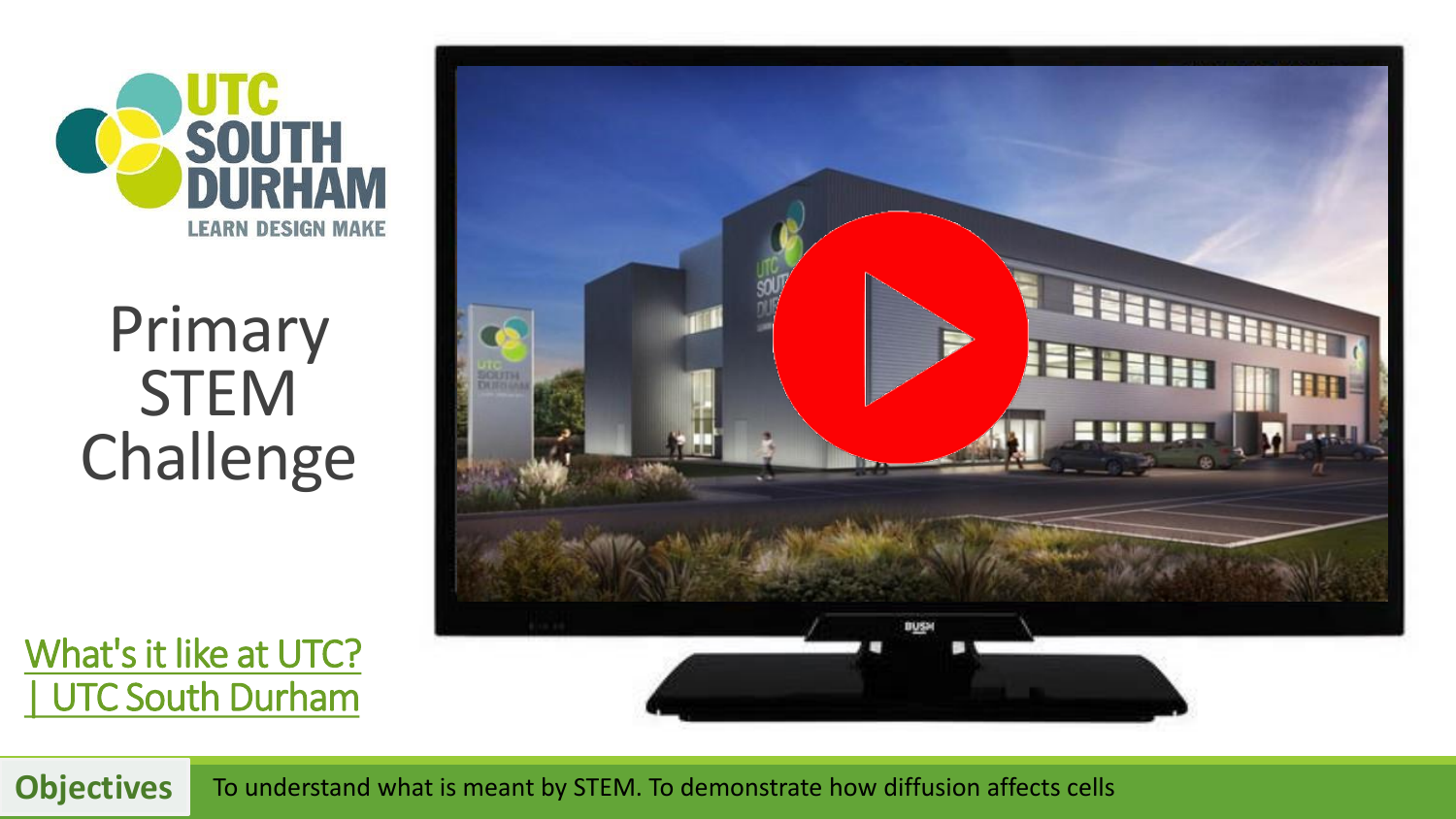### STEM Challenge What is STEM?



STEM stands for - **Science Technology Engineering**

### **Mathematics**

These subjects are linked directly to each other and this task will highlight your skills in each of these subject areas.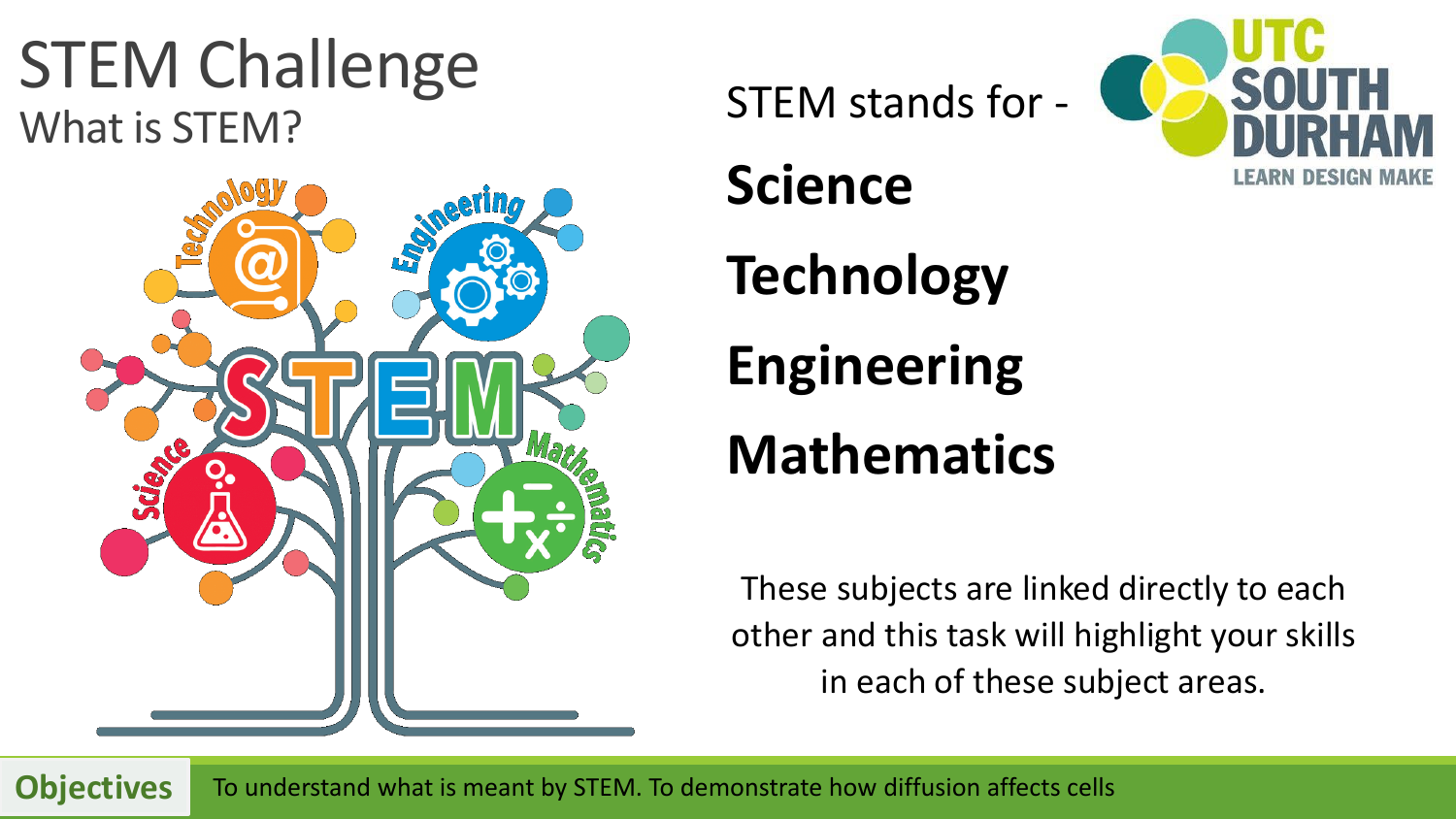# What is diffusion?

Diffusion is the movement of a substance from an area of high concentration to an area of low concentration. Diffusion happens in liquids and gases because their particles move randomly from place to place. Diffusion is an important process for living things; it is how substances move in and out of cells

Osmosis is a special type of diffusion that involves water moving across a membrane.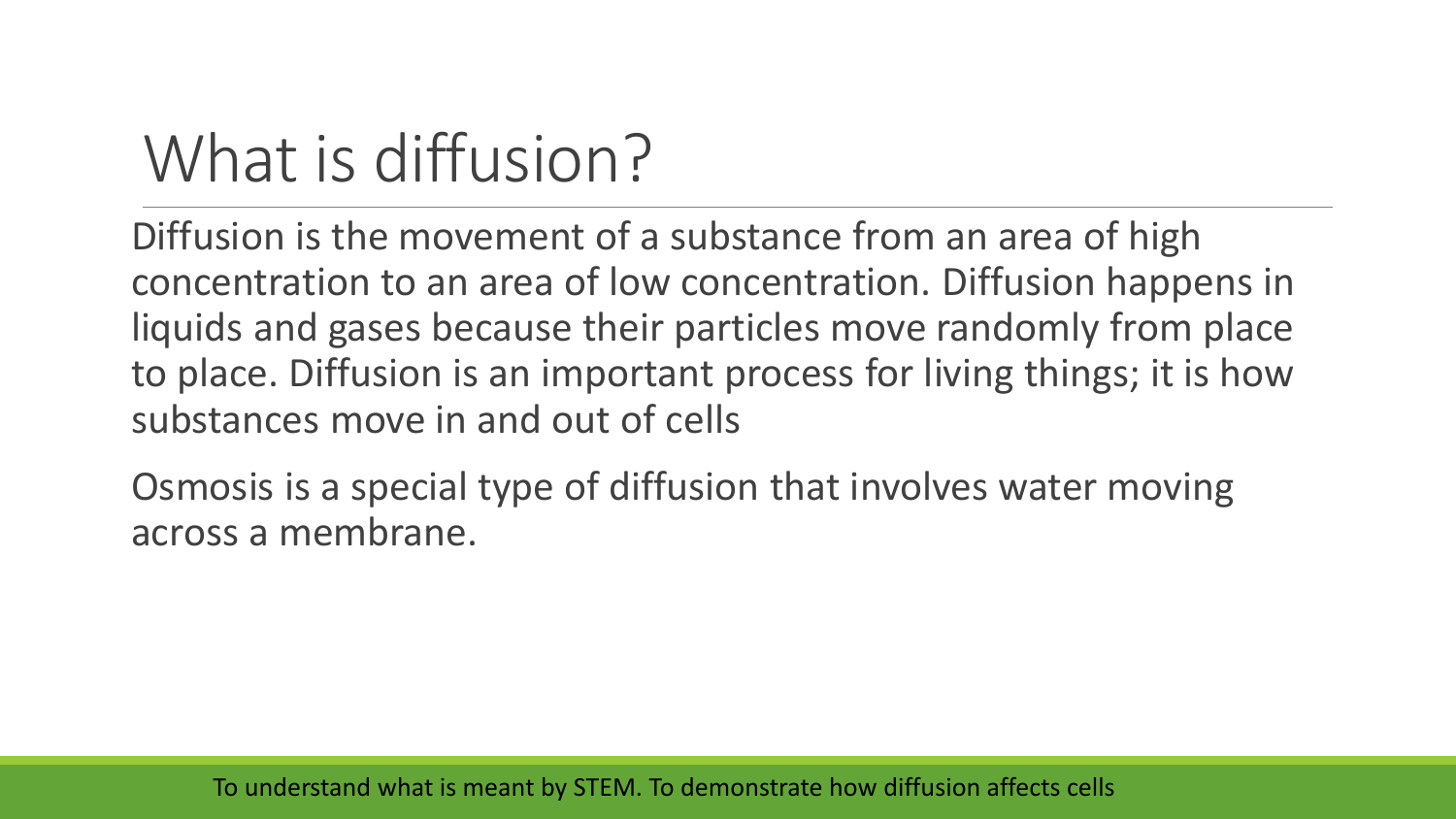# Diffusion Challenge 1

removing shells from eggs



### **Resources**

Vinegar Glass jar/pot

2 eggs

| <b>Method</b>                      |
|------------------------------------|
| 1. Place both eggs into the jar or |
| pot                                |
| 2. Completely cover with vinegar   |
| 3. Leave for 24 hours              |
| 4. After 24 hours, rub the eggs    |
| gently, under running cool water   |
| to remove the shells.              |

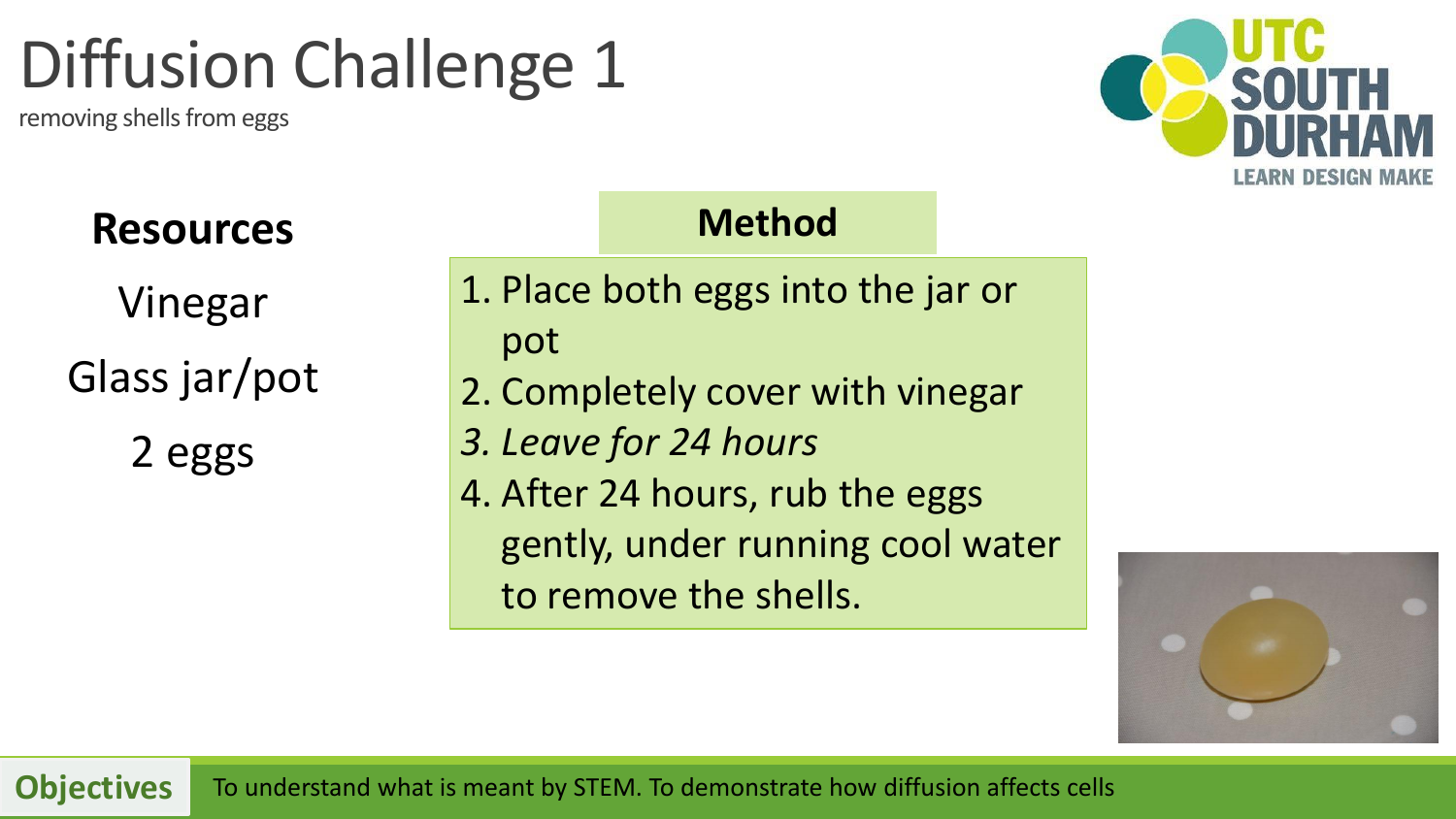### Diffusion Challenge 2 making a concentrated solution



#### **Resources**

Sugar

teaspoon

2 cups or glasses (same size)

Lukewarm Water (Be careful)



#### **Method**

- 1. ¾ fill one cup with lukewarm water 2. In ONE cup add a spoonful of sugar and stir
- 3. Add another spoonful of sugar and stir
- 4. Repeat this until you've added 5 teaspoonful's of sugar
- 5. The second cup ¾ fill with lukewarm water only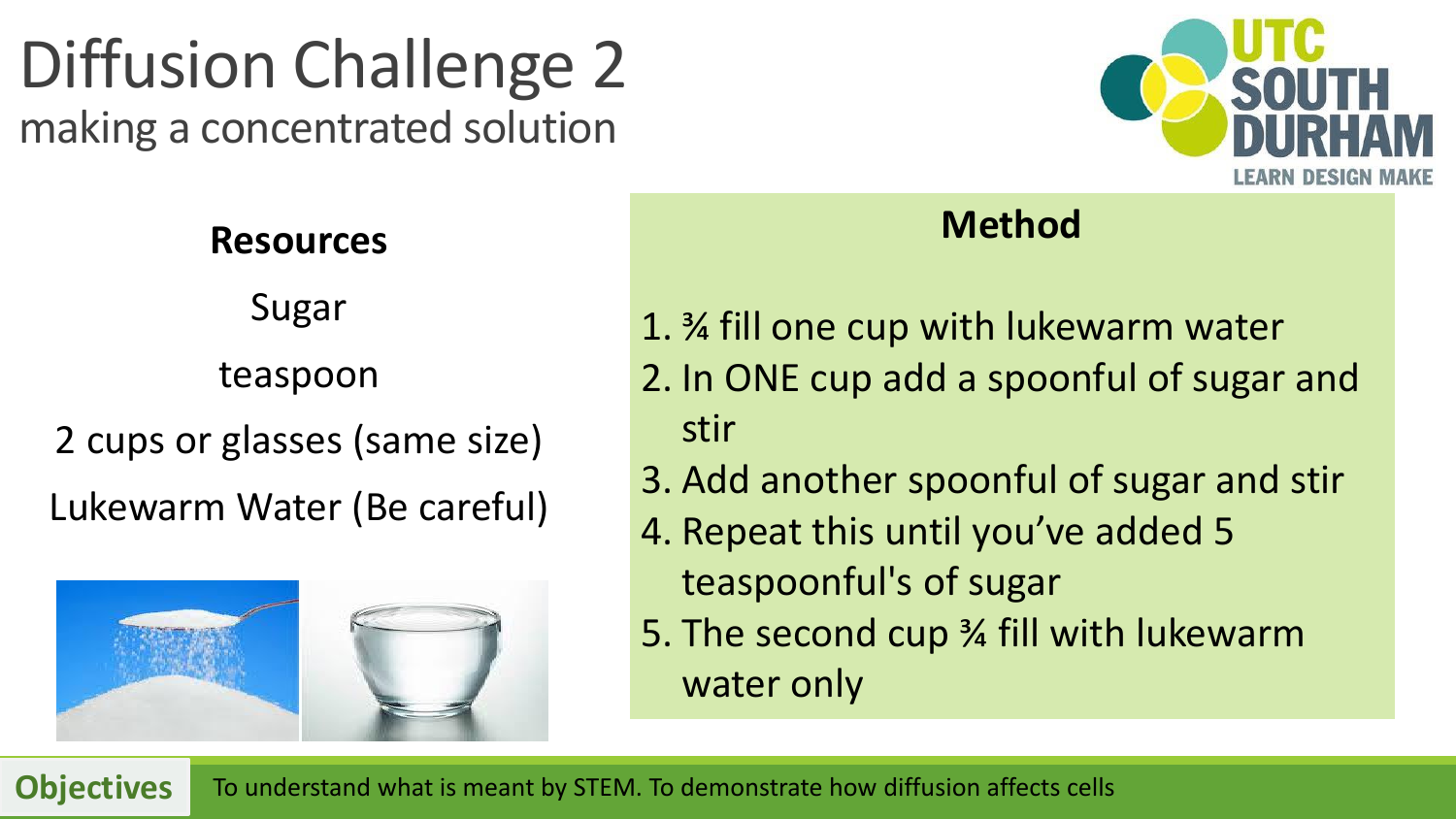Diffusion Challenge 3 Eggs and diffusion



#### **Resources**

Cup of lukewarm water Cup of lukewarm sugar solution

2 shell-less eggs

#### **Method**

1. Add an egg to each glass 2. Leave for 24 hours

Can you predict what will happen?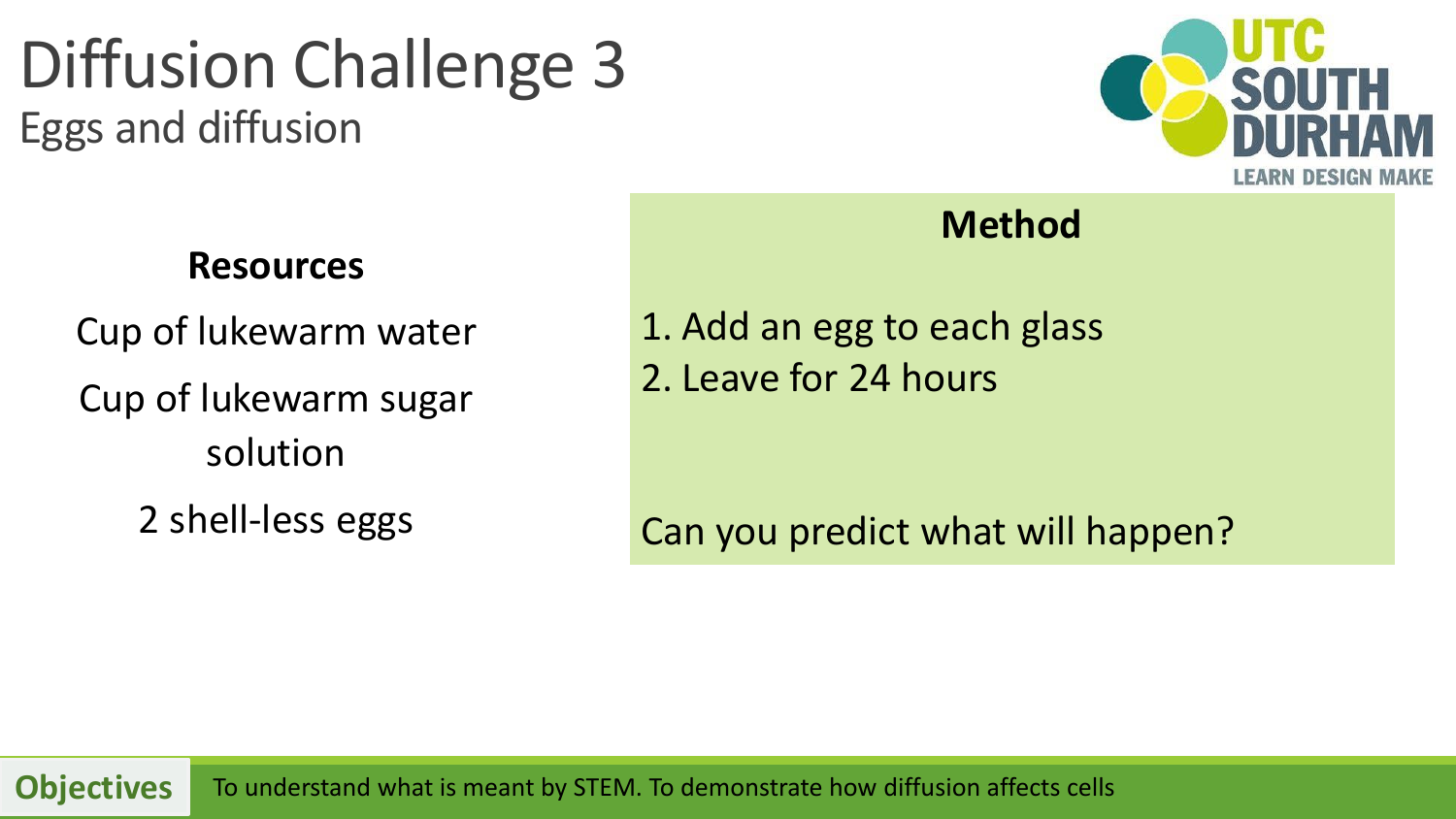Diffusion Challenge 4 Eggs and diffusion



#### **Resources**

Your eggs from the water and sugar solutions Pin (be careful)

1. Take each egg out the solutions How do the eggs compare?

2.Prick the egg from the water with a fine needle What happens? Why do you think it happened?

**Method**

3. Can you rehydrate the shrunken egg? How?

**Objectives** To understand what is meant by STEM. To demonstrate how diffusion affects cells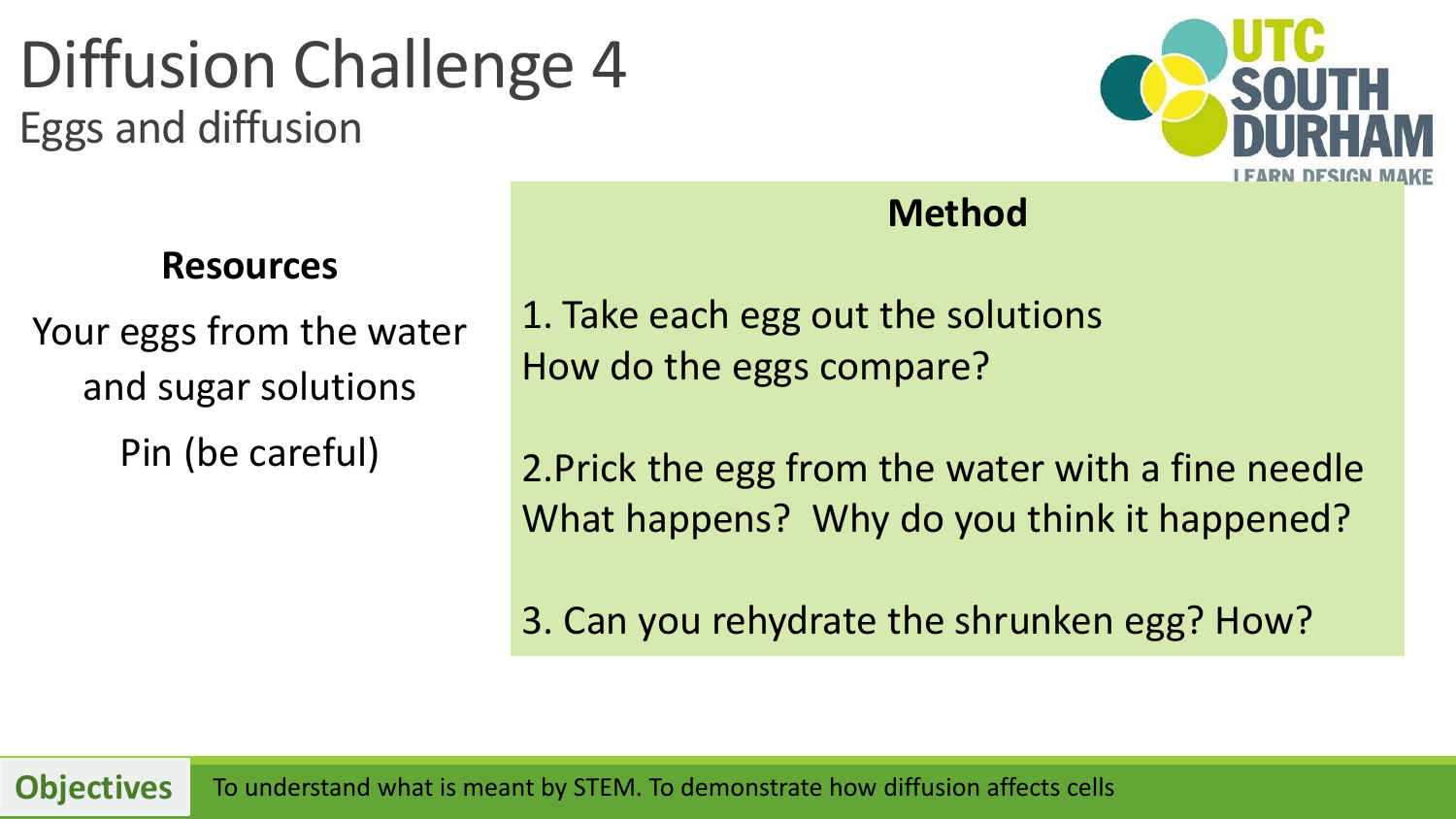### Diffusion in Real Life Where is diffusion happening?



**Objectives** To understand what is meant by STEM. To demonstrate how diffusion affects cells

**Pulmonary Gas Exchange** 







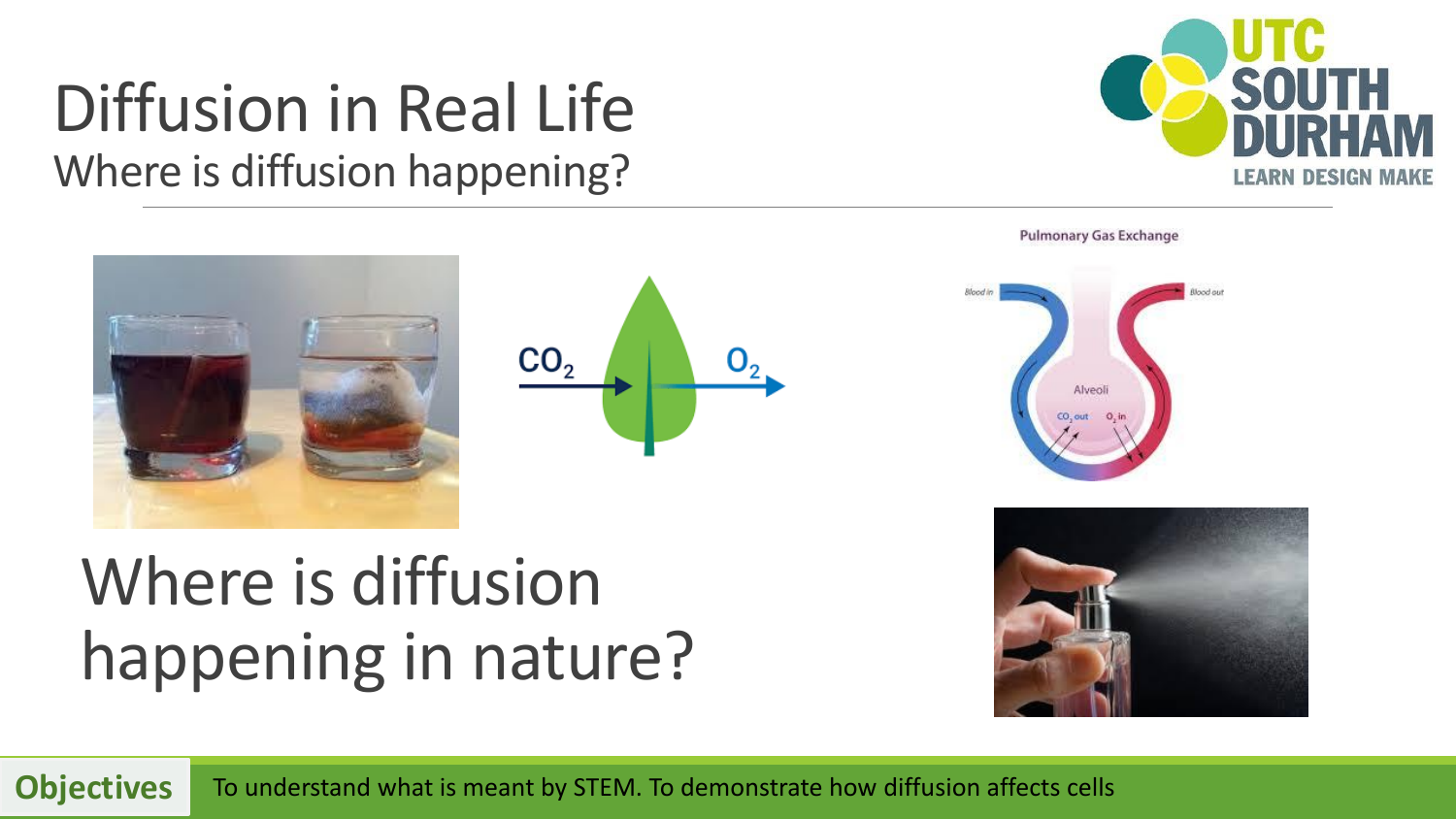# Write about what you did



You can make a report to show what you did and what you found out about diffusion and the movement of water

Then say where diffusion is important in life and in nature.